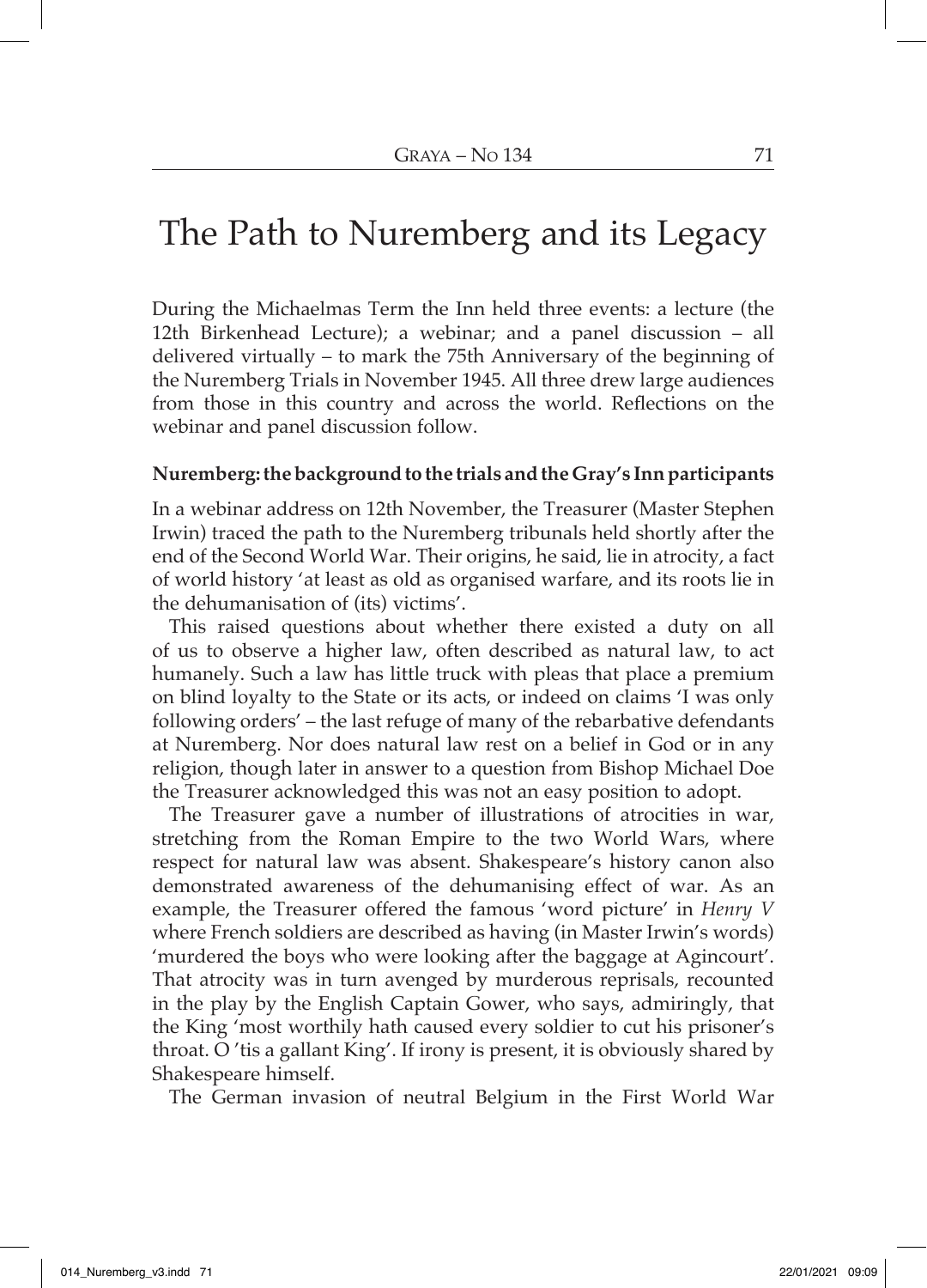and the indefensible sinking of the passenger liners *Lusitania* and *Housatonic* were further stark examples of breaches of international norms. Following the Armistice there was some attempt by the Allies to hold German leaders, particularly the Kaiser, to account for their breaches of the customs of war. This failed because The Netherlands, where the Kaiser had fled, wouldn't extradite him and Germany refused point blank to hand over any other political or military leaders deemed responsible for war crimes. Instead, as a compromise, it was agreed that the Germans would hold their own trials at Leipzig, with observers present, starting in 1922, which, in the event, were a charade. Most of the defendants were acquitted or went missing along with witnesses. Those who were found guilty received light sentences.

All the while across the centuries, from the time of Cicero and antiquity, natural law has continued to be debated and refined by writers and academics, most notably, we learnt, in the 17th century by the Dutch Scholar Grotius, to whom Professor d'Entreves in his book on *Natural Law* (1969) credits the important philosophy 'that command is not the essence of the law'. Putting it in modern parlance, each of us is ultimately responsible for our own actions, especially perhaps in war.

It was largely Harry Truman's unequivocal insistence in 1945 on an international judicial trial of those Nazi leaders considered to be implicated in war crimes during the Second World War that led directly to the Nuremberg tribunals, proving once again why this once little regarded President of the United States is now considered one of its greatest tribunes and holders of that office. Truman did not seek 'victor's justice' but due process and victim's justice, particularly for victims of crimes against humanity.

The Treasurer ended by recalling the proud roles played at Nuremberg by four members of Gray's Inn: Hartley Shawcross, the lead British prosecutor, David Maxwell Fyfe, who often deputised for Shawcross, Elwyn Jones and Hersch Lauterpacht. All four went on to achieve conspicuous success after Nuremberg in politics, business or the law, the first three also serving as Treasurer of the Inn in the decades ahead.

The webinar was followed by a short film showing Shawcross' closing speech at Nuremberg – much of it drafted by Lauterpacht – which burnished the reputation of the English Bar amongst the international jurists and observers present. It was a forensic success, ensuring guilty verdicts and proving, in the words of Shawcross himself, that 'right shall triumph over evil'.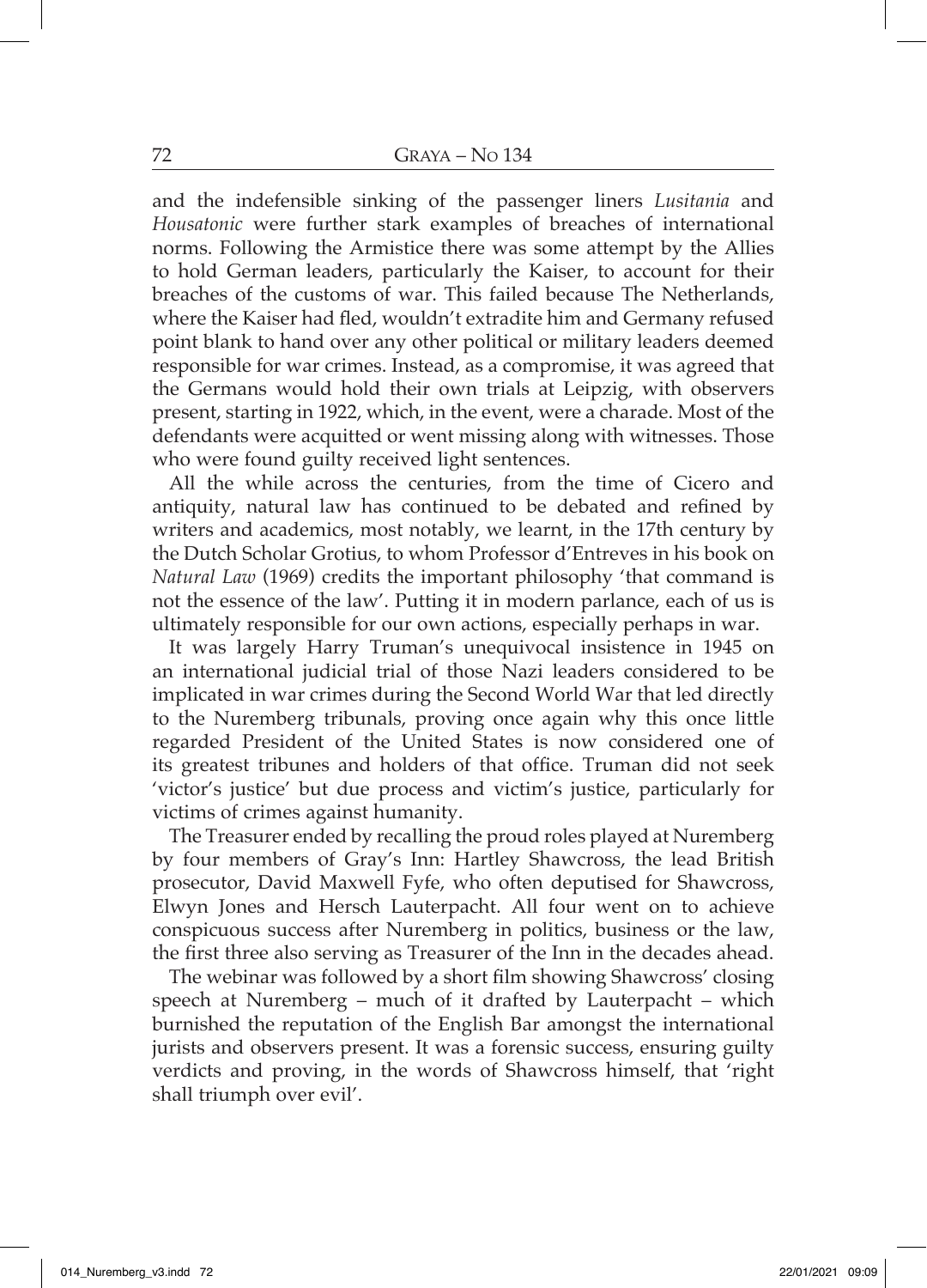## **History Society: Nuremberg and After**

Since the History Society was revived in 2013 there have been 18 lectures but this one, on 24th November, was the first delivered as both a virtual event and as a panel discussion.

The evening was moderated by Master Howard Morrison, President of the Appeals Division of the International Criminal Court (ICC). The other panellists were Shehzad Charania MBE, Director General of the Attorney General's Office, Master William Clegg QC, counsel for the defence for the former Yugoslavia before the International Criminal Tribunal (ICTY), Professor Charles Garraway CBE, Visiting Professor at King's College, London and General Editor of the *UK Manual on the Law of Armed Conflict*, and William Shawcross CVO, historian, son of Hartley Shawcross.

While the Nuremberg Trials are now regarded as both a unique and successful experiment in building the foundations of international law, particularly criminal law, it is nonetheless a remarkable fact that their influence remained largely dormant for nearly 50 years after 1946, a point made by Sir Christopher Greenwood in his Birkenhead Lecture. It was not until May 1993, when the United Nations established the ICTY to prosecute serious crimes committed during the Yugoslav wars, that previously defined concepts of international law, not ruled on since the Nuremberg Trials, were revived to become part of the legal lexicon once again.

The panel discussion was preceded by opening statements by each of the participants beginning with Master Morrison. While he was in no doubt that Nuremberg formed the 'bedrock' that led to the ICC being created by the Rome Statute of 1998, Master Morrison was equally certain that the Court, which started its operations in July 2002, was a 'child of its time'. Consequently, he felt, it was unlikely that the Court would have been created today because of what he described, rather enigmatically, as the present 'political situation'. He accepted that, while the costs of running the Court at The Hague were large, the benefit of its work was 'not small'. Nevertheless he acknowledged criticisms made of it. He himself was concerned that the replacement of some of its judges every three years contributed to the absence of any 'institutional memory'.

William Shawcross, who followed, characterised his childhood as having been 'defined by Nuremberg' and went on to evoke strong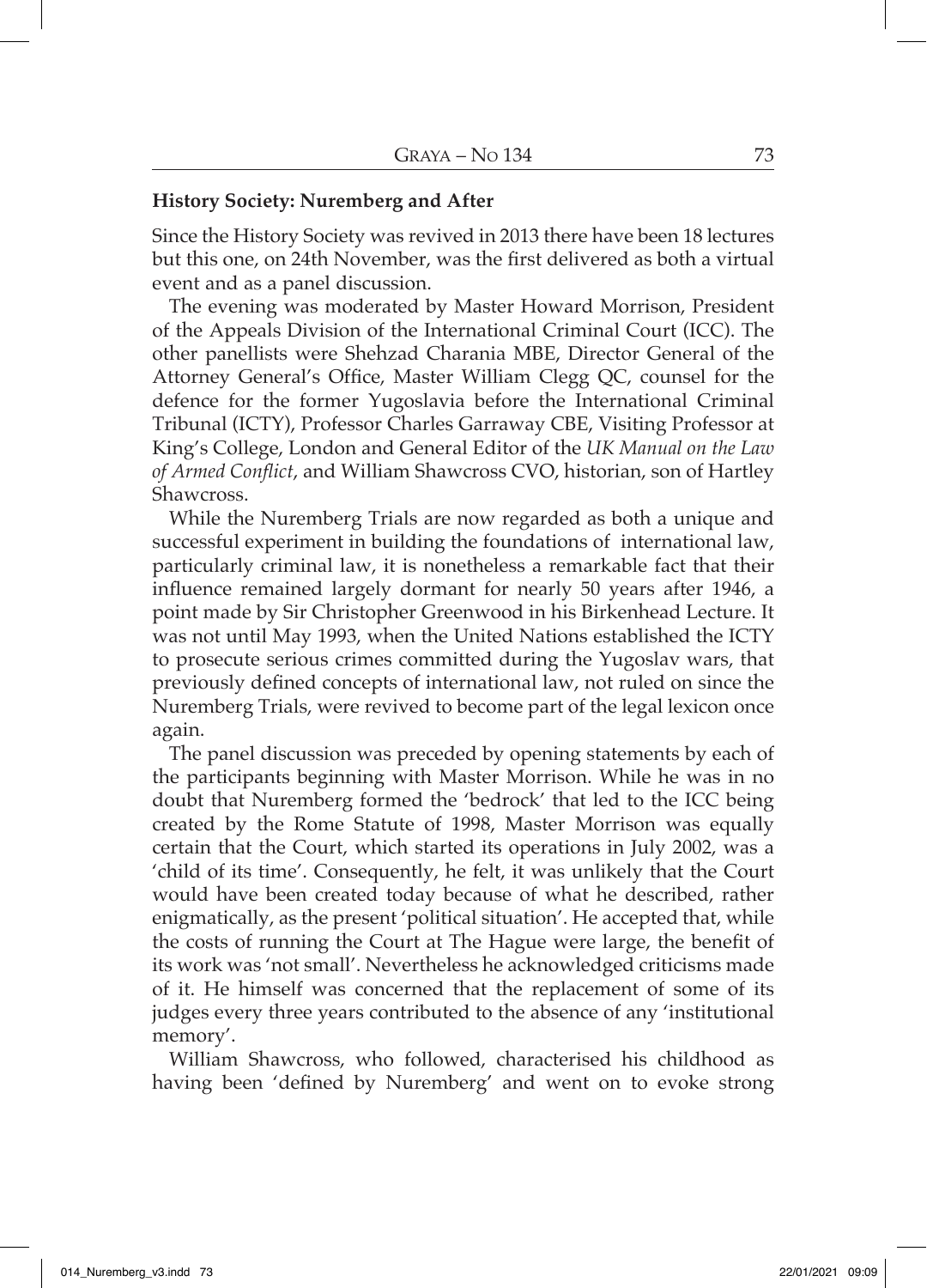boyhood memories of being out walking with his father when they would often be accosted by strangers eager to thank Sir Hartley for his work at Nuremberg. On Nuremberg itself, he quoted from one of Rebecca West's reports on the main trial which recorded the reaction of some of the notorious defendants to an atrocity involving children, recounted by his father during proceedings. Miss West wrote that they wriggled in their seats with extreme discomfort 'as their faces grew old'. He saw the trials as demonstrating that the rights of the individual could triumph over the rights of the State.

Mr Shawcross ended on an increasingly dark note by addressing antisemitism today. It was present in France where 20,000 Jews had now fled the scourge; it was evident amongst the far right in Germany and the UK, and it was part of 'the awful travails of the Labour Party'.

Professor Garraway spoke of the influence of the International Committee of the Red Cross (ICRC) and the Red Crescent in the development of the ICC. Perhaps scarcely known, we were told by Professor Garraway that it was Gustave Moynier, one of the founders of the ICRC, who 140 years ago first suggested setting up an International Criminal Court. When at last it was created, the Court was welcomed by both the Red Cross and Red Crescent movements as a step towards ensuring that war crimes, crimes against humanity and genocide would no longer go unpunished.

He ended by quoting F.E. Smith – who has been heavily referenced throughout this series of webinars, particularly remarks taken from his lecture entitled 'Law, War and the Future', delivered to the New York Bar Association on 11th January 1917. It was from that same lecture that Professor Garraway selected a passage that referred to Germany's transgressions during the Great War and what was required of international law in response. F.E. Smith was clear that, to be effective, the coercive power of international law was critical. It needed to be in a position to punish the wrongdoer; that was the public expectation; there needed to be sanctions or a degree of 'enforceability', as Professor Garraway put it.

Master Clegg was next. He had always been fascinated by international criminal law. He said advocacy as defence counsel before the ICTY was not markedly different from that in the Appeal Court in the UK, though his opponents at the ICTY were rather taken aback when he approached them at the outset to introduce himself and shake their hands. Nor was there much fraternisation outside court: for example, as defence counsel